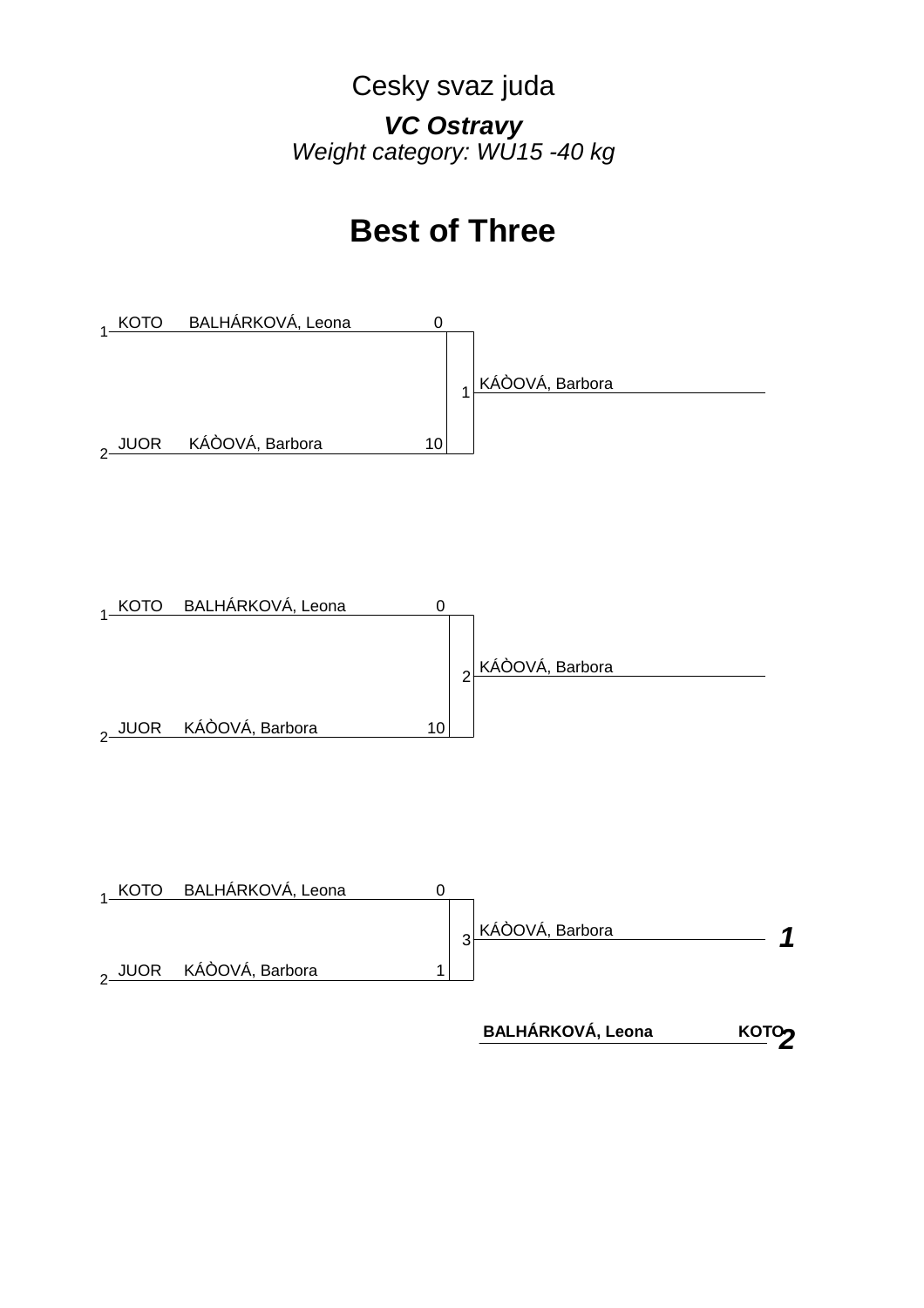## Cesky svaz juda *VC Ostravy Weight category: WU15 -44 kg*

# **Best of Three**







 **MAČEKOVÁ, Mia**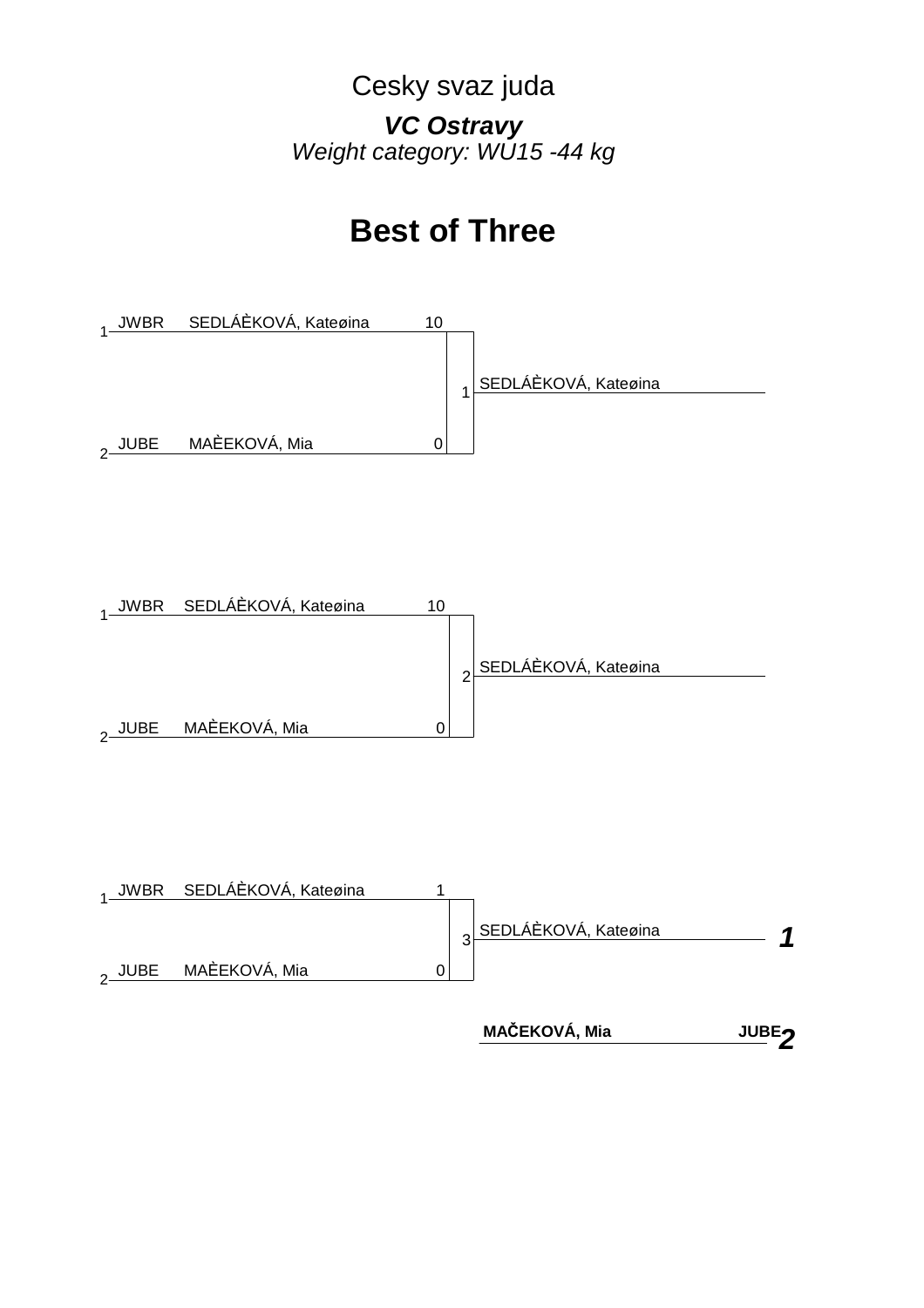### Cesky svaz juda *VC Ostravy Sunday, 8 May 2022*

*Weight category: WU15 -48 kg*

|                               |              |              |              |              |                |              | <b>Games</b> won   |     |
|-------------------------------|--------------|--------------|--------------|--------------|----------------|--------------|--------------------|-----|
|                               |              |              |              |              |                | 6            | <b>Gameresults</b> | Pl. |
| LITERÁKOVÁ, Elena             | $\mathbf{2}$ |              | $\mathbf{2}$ |              | $\bf{0}$       |              |                    | 2   |
| [Sk Město Frýdek-Místek (56)] | 02000        |              | 10000        |              | 01001          |              | 20                 |     |
| PROCHÁZKOVÁ, Jana             | $\Omega$     |              |              | $\bf{0}$     |                | 0            |                    |     |
| [Judo Železo Hranice (54)]    | 00000        |              |              | 00000        |                | 00000        |                    |     |
| RECMANOVÁ, Johana             |              |              |              | $\mathbf{2}$ | $\overline{2}$ |              | 6                  |     |
| [TJ Ostrava (56)]             |              | 10000        |              | 10000        | 02000          |              | 30                 |     |
| FRYŠÁKOVÁ, Alžběta            |              | <sup>0</sup> | $\Omega$     |              |                | $\mathbf{2}$ | $\mathbf{2}$       | 3   |
| [Sokol Mohelnice (54)]        |              | 00000        | 00000        |              |                | 10000        | 10                 |     |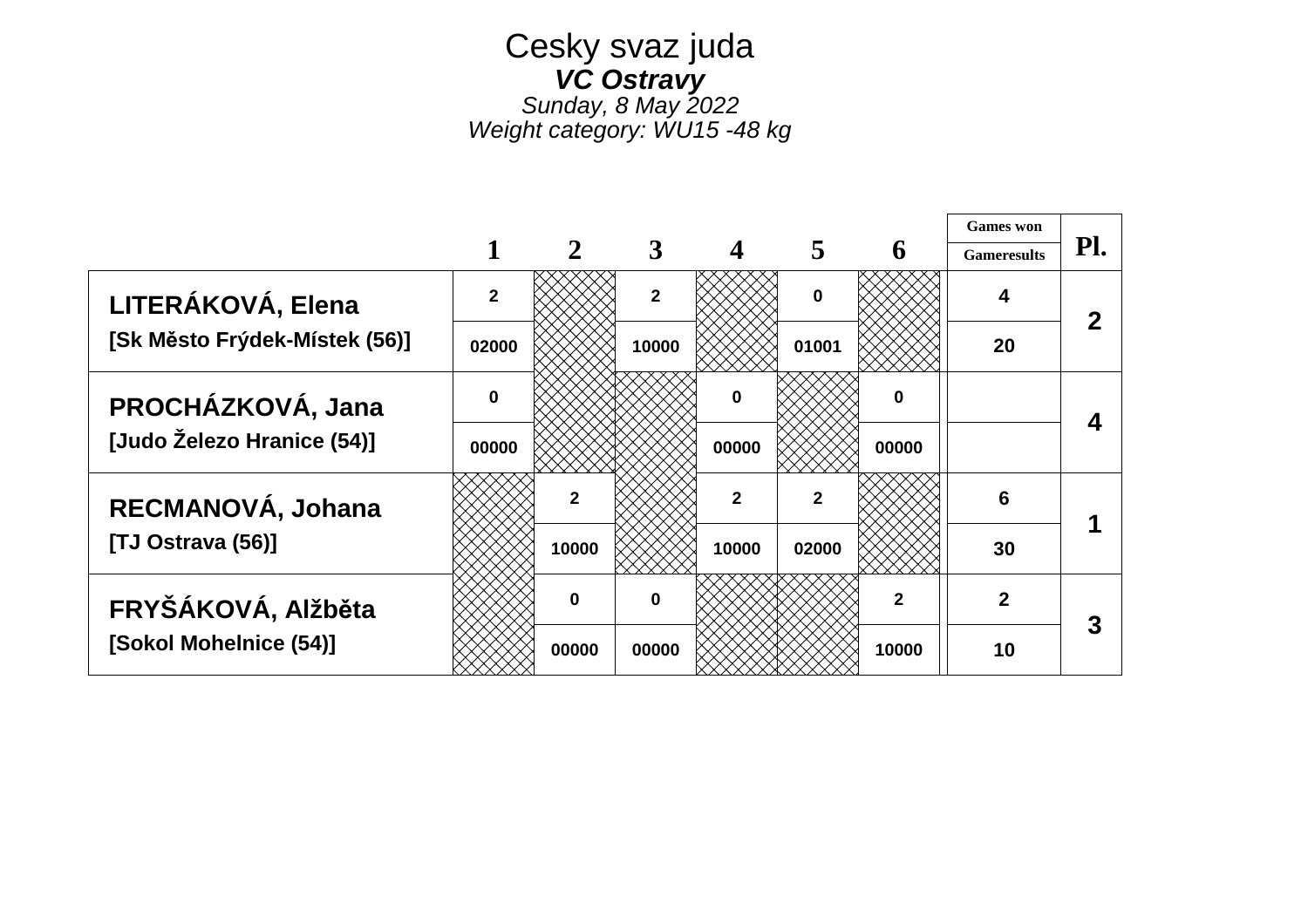### Cesky svaz juda *VC Ostravy Sunday, 8 May 2022 Weight category: WU15 -52 kg*

 $\Gamma$ 

|                                 |                         |             |              | <b>Games</b> won   |     |
|---------------------------------|-------------------------|-------------|--------------|--------------------|-----|
|                                 |                         |             |              | <b>Gameresults</b> | Pl. |
| PÍRKOVÁ, Jana                   | $\bf{0}$                | $\mathbf 0$ |              |                    |     |
| [Judo Železo Hranice (54)]      | 00000                   | 00000       |              |                    |     |
| ZATLOUKALOVÁ, Lucie             | $\overline{\mathbf{2}}$ |             | 0            | $\overline{2}$     |     |
| [Judo Wrestling Club Brno (53)] | 10000                   |             | 00000        | 10                 |     |
| ŠČERBOVÁ, Amálie                |                         | $\mathbf 2$ | $\mathbf{2}$ | 4                  |     |
| [TJ Ostrava (56)]               |                         | 01000       | 02000        | 20                 |     |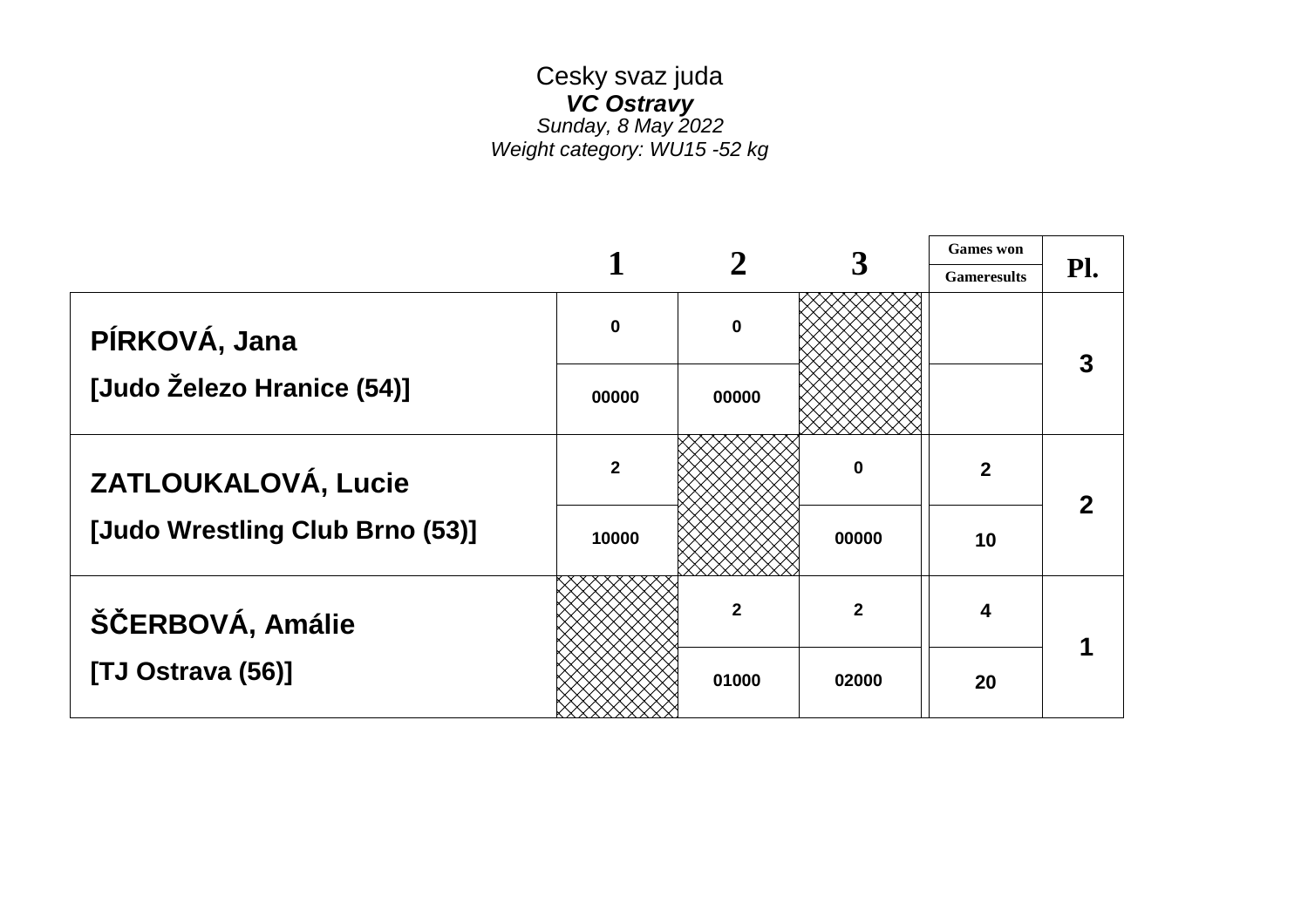### Cesky svaz juda *VC Ostravy Sunday, 8 May 2022 Weight category: WU15 -57 kg*

|                         |                         |              |              | <b>Games</b> won   |     |
|-------------------------|-------------------------|--------------|--------------|--------------------|-----|
|                         |                         |              |              | <b>Gameresults</b> | Pl. |
| KARASOVÁ, Eliška        | $\mathbf 0$             | $\mathbf{2}$ |              | $\overline{2}$     |     |
| [Judo Bohumín (56)]     | 00001                   | 02000        |              | 10                 |     |
| JANČÍKOVÁ, Monika       | $\overline{\mathbf{2}}$ |              | $\mathbf{2}$ | 4                  |     |
| [Judo Beskydy (56)]     | 00000                   |              | 02000        | 10                 |     |
| PANÁKOVÁ, Anna          |                         | O            | 0            |                    |     |
| [ENERGY JUDO TEAM (54)] |                         | 00000        | 00000        |                    |     |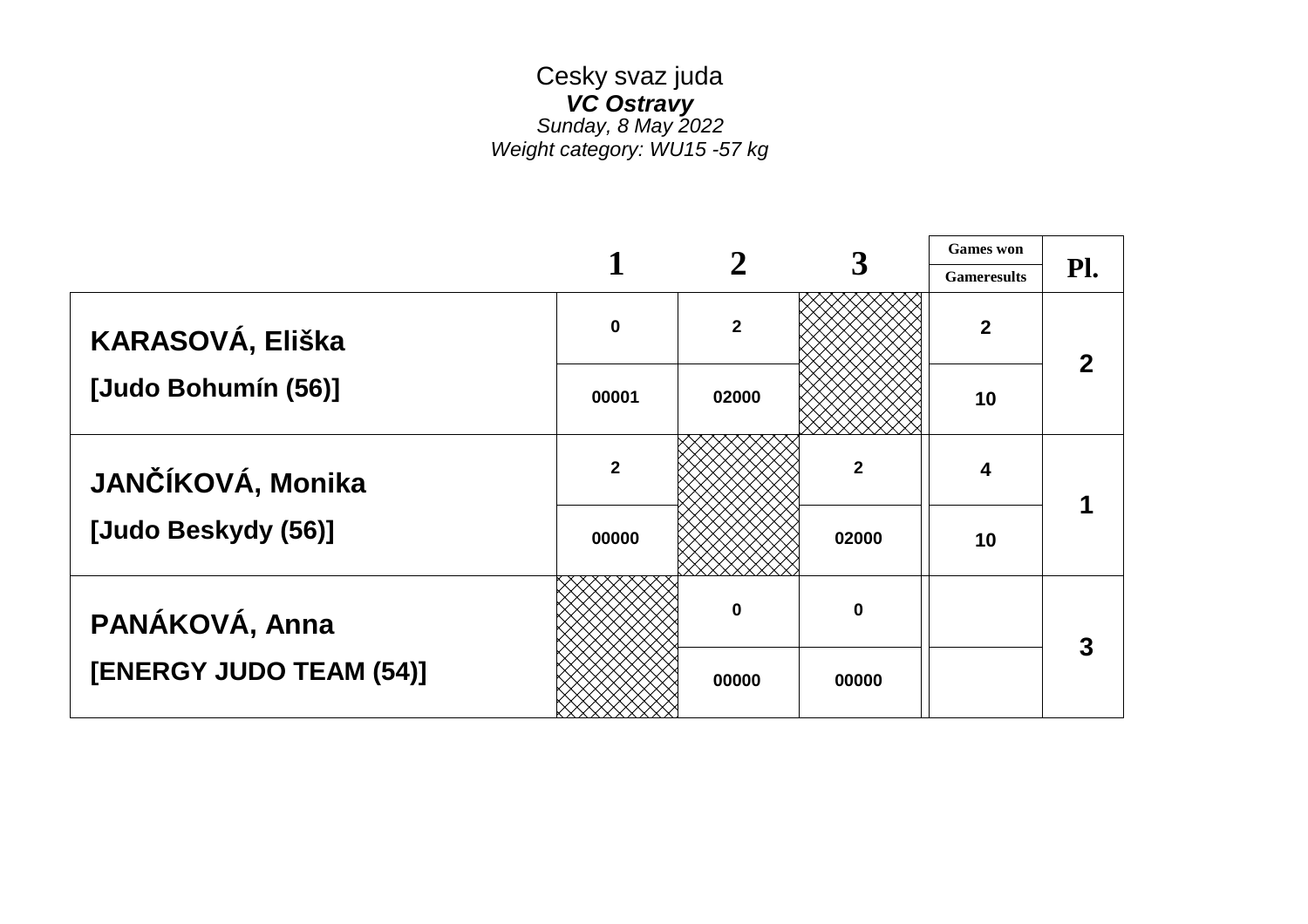## Cesky svaz juda *VC Ostravy Sunday, 8 May 2022*

*Weight category: WU15 -63 kg*

┯

|                          |                |              |                |              |                |              | <b>Games</b> won   |     |
|--------------------------|----------------|--------------|----------------|--------------|----------------|--------------|--------------------|-----|
|                          |                |              |                |              |                | 6            | <b>Gameresults</b> | Pl. |
| PRZYBYLOVÁ, Zuzana       | O              |              | $\overline{2}$ |              | $\overline{2}$ |              |                    |     |
| [Baník Karviná (56)]     | 00000          |              | 10000          |              | 10000          |              | 20                 |     |
| JURČÍKOVÁ, Viktorie      | $\overline{2}$ |              |                | $\mathbf{2}$ |                | $\mathbf{2}$ | 6                  |     |
| [Baník Karviná (56)]     | 10000          |              |                | 10000        |                | 10000        | 30                 |     |
| <b>KURICOVÁ, Eva</b>     |                |              |                | $\mathbf 0$  | 0              |              | 2                  |     |
| [Judo Český Těšín (56)]  |                | 01000        |                | 00000        | 00000          |              |                    |     |
| VÍTKOVÁ, Barbora         |                | <sup>0</sup> | $\bf{0}$       |              |                | $\bf{0}$     |                    |     |
| [Sokol I Prostějov (54)] |                | 00000        | 00000          |              |                | 00000        |                    |     |